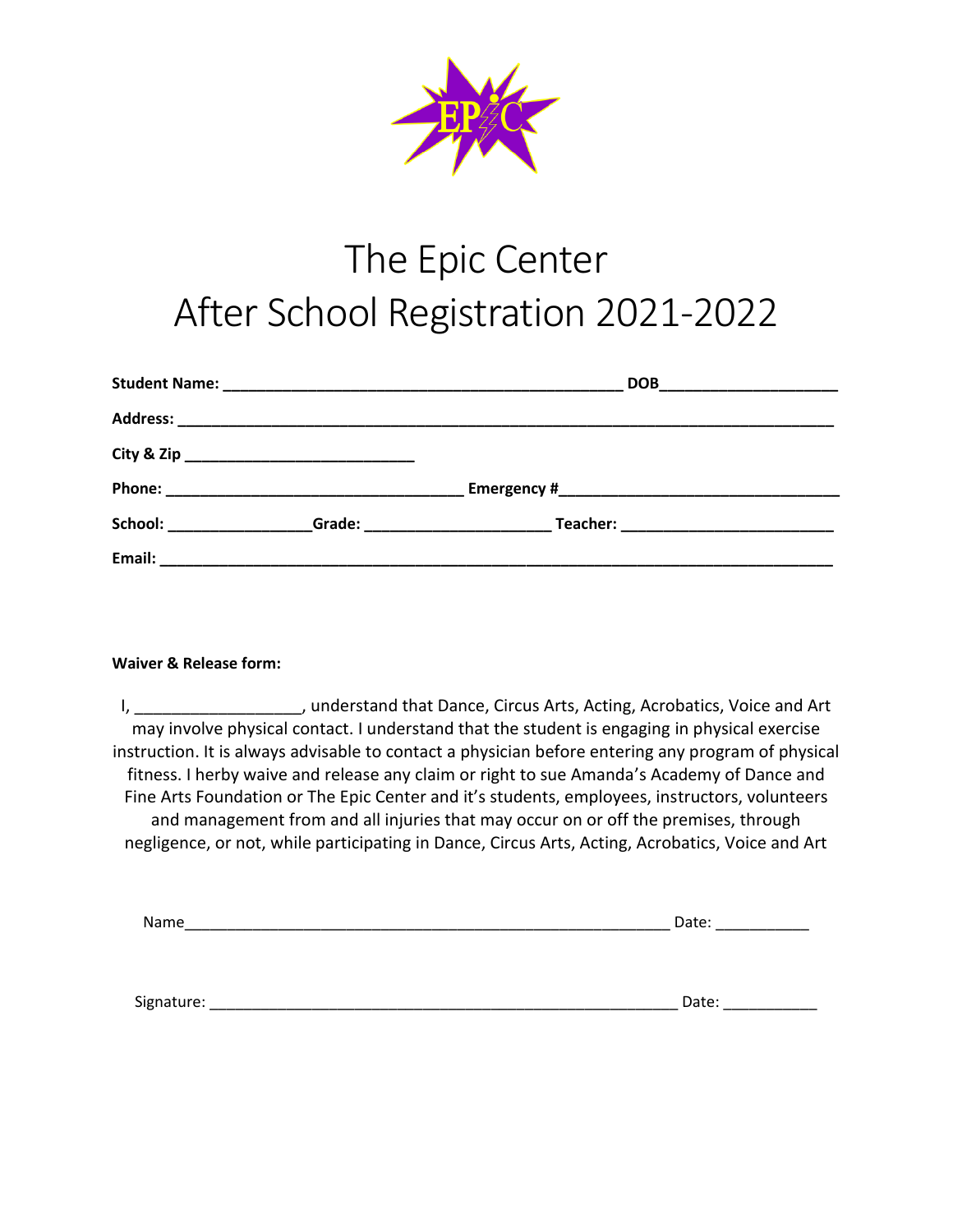

|                                                                                | <b>Emergency phone numbers:</b>                                                                                        |
|--------------------------------------------------------------------------------|------------------------------------------------------------------------------------------------------------------------|
| Father Cell: ________________________<br>Mother Cell: ________________________ |                                                                                                                        |
| Work: ________________________                                                 | Work:_________________________                                                                                         |
|                                                                                |                                                                                                                        |
|                                                                                |                                                                                                                        |
|                                                                                | Name of Family Doctor (if applicable) _________________________________Dr Name: ___________________                    |
|                                                                                |                                                                                                                        |
|                                                                                |                                                                                                                        |
|                                                                                |                                                                                                                        |
|                                                                                | Please list everyone authorized to pick up your child. If they are not on the list, they cannot<br>pick up your child. |
| <b>Name</b>                                                                    | <b>Phone Number</b>                                                                                                    |
|                                                                                |                                                                                                                        |
|                                                                                |                                                                                                                        |
|                                                                                |                                                                                                                        |
| 4.                                                                             |                                                                                                                        |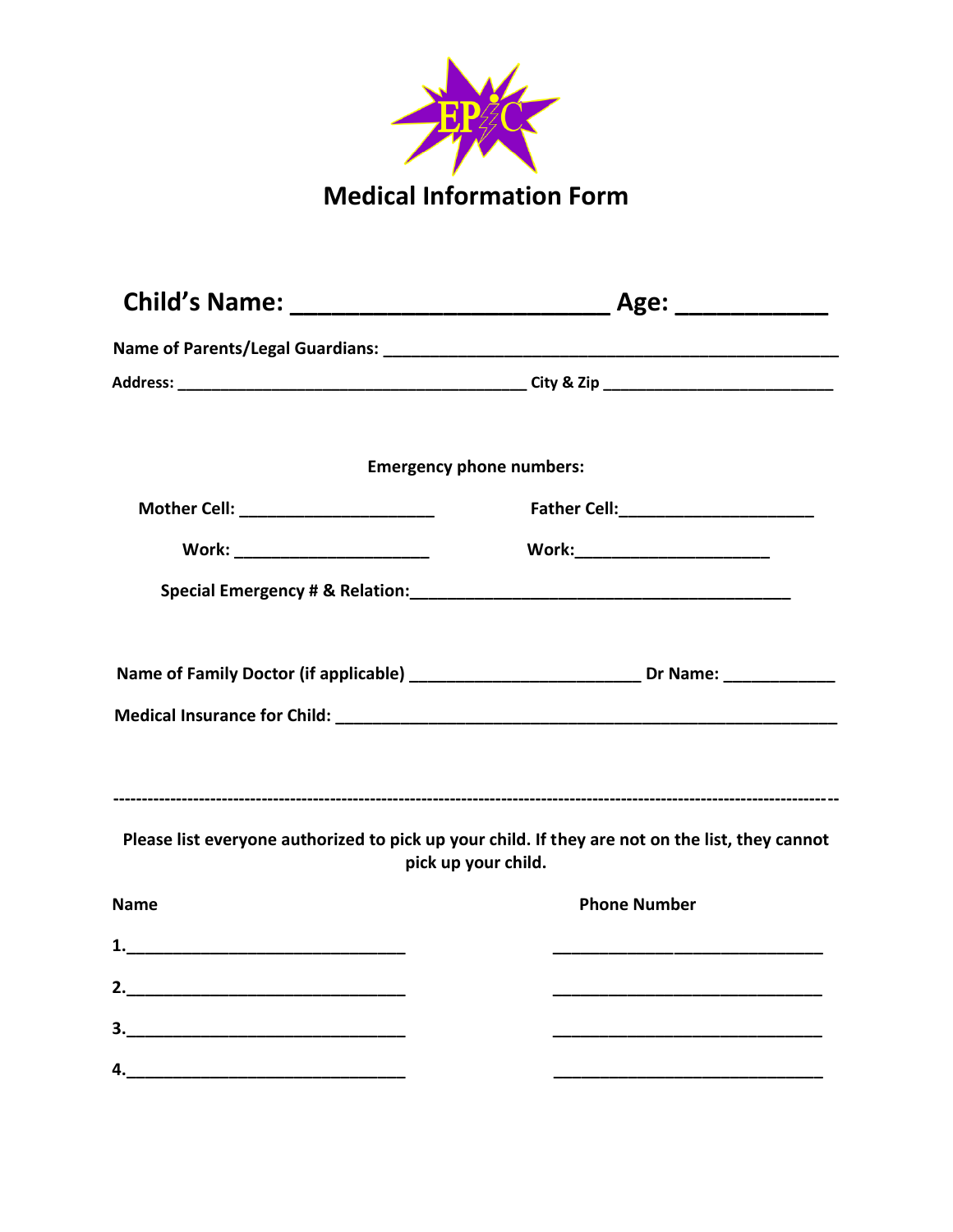

# **Child's Name \_\_\_\_\_\_\_\_\_\_\_\_\_\_\_\_\_\_\_\_\_\_\_\_\_\_\_\_\_**

*Initials* **\_\_\_\_\_\_\_\_\_\_ I hereby give my consent to The Epic Center LLC – its instructors, employees, or any emergency medical personnel to administer necessary treatment to my child (named above) in the event of an emergency and to transport him/her by ambulance if the situation warrants.** 

*Initials* **\_\_\_\_\_\_\_\_\_\_\_ I hereby give my consent to The Epic Center LLC or its authorized agents to transport my child (named above) to and from The Epic Center and other Epic Center authorized activities.** 

*Initials* **\_\_\_\_\_\_\_\_\_\_\_ I understand the Epic Center LLC is an Arts School involving Dance, Art, Drama, Voice, Circus Arts, Roller Skating and Acrobatics and not a day care center. Their intent is to teach Arts, Acrobatics, Dance, Circus, and Drama while building skills and creating lifelong healthy habits.**

*Initials* **\_\_\_\_\_\_\_\_\_\_\_ I understand The Epic Center LLC is operating under "open access" exemption under Fl. Statute 402.302(6) and all employees, independent contractors, instructors, and emergency medical personnel are screened and approved through the Florida Department of Children and Families Clearinghouse.**

**By signing the consent and Release Form, I hereby acknowledge and represent that I have read the foregoing, understand its terms, and sign it voluntary. I ALSO ACKNOWLEDGE THAT MY CHILD IS IN EXCELLENT PHYSICAL HEALTH AND IS ABLE TO ENDURE STRENUOUS ACTIVITIES AND PLAY, INCLUDING THE ABOVE-NAMED ACTIVITIES AND OTHER NOT MENTIONED OR STATED.** 

**Date\_\_\_\_\_\_\_\_\_\_\_\_\_\_\_\_\_\_\_ Parent's signature \_\_\_\_\_\_\_\_\_\_\_\_\_\_\_\_\_\_\_\_\_\_\_\_\_\_\_\_\_\_\_**

**DL# \_\_\_\_\_\_\_\_\_\_\_\_\_\_\_\_\_\_\_\_\_\_\_\_\_\_\_\_\_\_\_**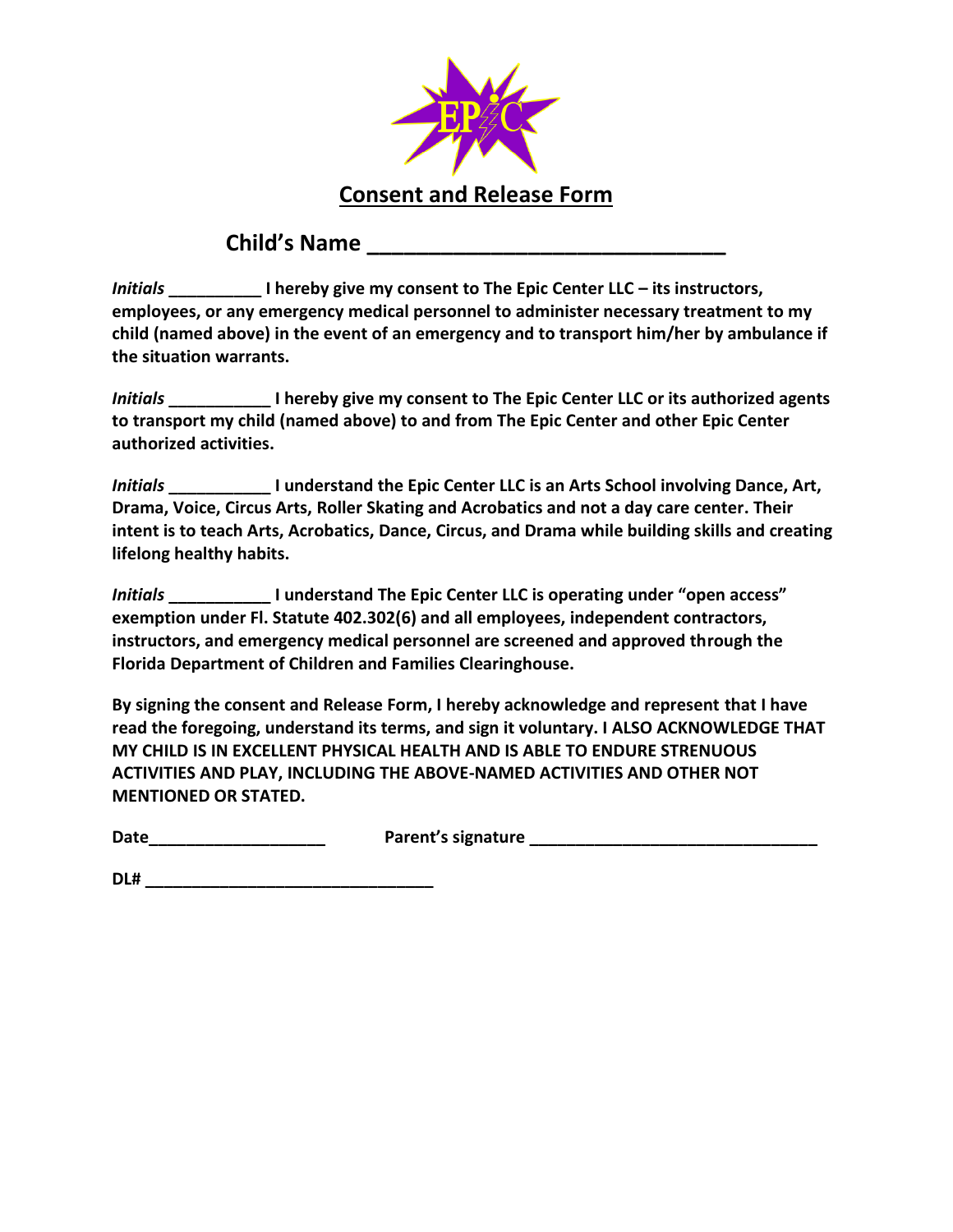

Please remember that in addition to our After School we also have Dance, Art and Acting classes. Ask for more details and schedule.

- 1- This is an Arts Afterschool program and every child must do the classes every day. *Initials*
- \_\_\_\_\_\_\_\_\_ 2- Payments are automatic withdraw from your bank account or card. *Initials* \_\_\_\_\_\_\_\_
- 3- If we processed your payment and the card is declined there will be a \$25.00 fee applied to your account. *Initials* \_\_\_\_\_\_\_\_\_
- 4- If your account is past due and there is no communication with the center your child will not be picked up from the school. *Initials* \_\_\_\_\_\_\_\_
- 5- We provide small daily snacks. Pack extras if your child needs them. *Initials* \_\_\_\_\_\_\_\_\_
- 6- Pick up time is 6:00pm, Late pick up charge of \$20.00/wk. applied for 2 or more late pick up. *Initials* \_\_\_\_\_\_\_\_\_
- 7- If your child is not going to be in school or leaves early please call us by 12:30pm to let us know. If we do not get a call it will make us late trying to find your child. IF the school cannot or will not find your child, we must leave and go to our next stop. Please, give us a call! If you don't call there will be a \$15.00 charge*. Initials* \_\_\_\_\_\_\_\_\_
- 8- If your child would like to take any of our evening, programs you must register them for those programs. *Initials* \_\_\_\_\_\_\_\_
- 9- Please list every person authorized to pick up your child if they are not in the list, they cannot pick up your child. *Initials* \_\_\_\_\_\_\_\_\_
- 10- You must provide a written notice to cancel the services two weeks prior to the last day of service. Any outstanding balance must be paid in full. *Initials* \_\_\_\_\_\_\_\_
- 11- There are certain days throughout the school year that school will not be in session (Ex: teacher workdays/ student holidays). On those days, the school will be Closed for transportation. We recommend going to Haines City Sport Karate from 7:00am to 7:00pm. *Initials* \_\_\_\_\_\_\_\_

I have read and understand all of the preceding information. Parent's signature

\_\_\_\_\_\_\_\_\_\_\_\_\_\_\_\_\_\_\_\_\_\_\_\_\_\_\_\_\_\_\_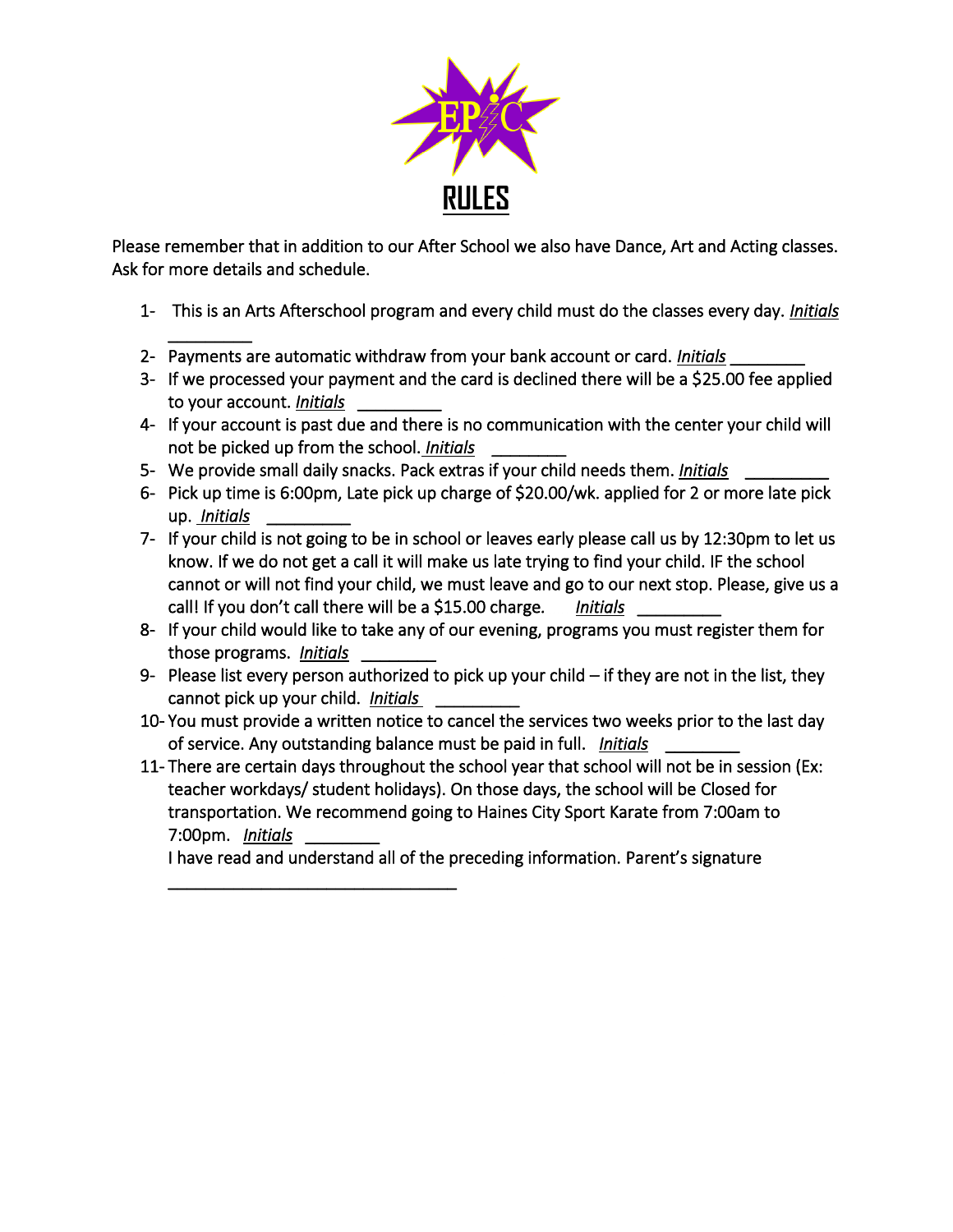

TO ALL PARENTS, AND AFTER SCHOOLERS: Please read this discipline (Behavior) Policy and acknowledge your agreement with the terms by signing it and returning it with your registration.

In an effort to bring your child(ren) and the other students a safe and fun experience, it is necessary that all students exhibit proper behavior, self-discipline and self-control. Correcting unsatisfactory behavior is time consuming and distraction from providing quality, safe, educational and fun activities for the rest of the students.

If we are unable to control a situation, we will contact the parent(s) first by telephone at or near the disturbance, so that the parent may reinforce (BY PHONE) the requirement that all students enrolled at the Epic Center after School Program behave satisfactorily and follow instructions fully and promptly.

Students that cannot be controlled by verbal commands or that are constant disciplinary problem will be suspended without a refund after appropriate warnings to their parents.

DISCIPLINE POLICY: When the Epic Center's staff experiences repeated inappropriate behavior from any enrolled child, that child will be given ample verbal warning of their improper actions and instructions to correct it. After being set out of the activity at hand, if the student's behavior is not corrected promptly we will call that parent(s) for assistance (by phone) in parent, we will REQUIRE parents to make arrangements immediately ( in one hour or less) to pick up their child for the rest of the day.

I, \_\_\_\_\_\_\_\_\_\_\_\_\_\_\_\_\_\_\_\_\_\_\_\_\_\_\_\_\_\_\_ (child's name printed ) and I,

\_\_\_\_\_\_\_\_\_\_\_\_\_\_\_\_\_\_\_\_\_\_\_\_\_\_(parent's name printed) hereby acknowledge that we have discussed this policy between us, understand it and agree to abide by all of its terms and conditions.

| Date:<br>Parent's signature |  |
|-----------------------------|--|
|-----------------------------|--|

Work phone number of primary pick-up parent: \_\_\_\_\_\_\_\_\_\_\_\_\_\_\_\_\_\_\_\_\_\_\_\_\_\_\_\_\_\_\_\_\_\_\_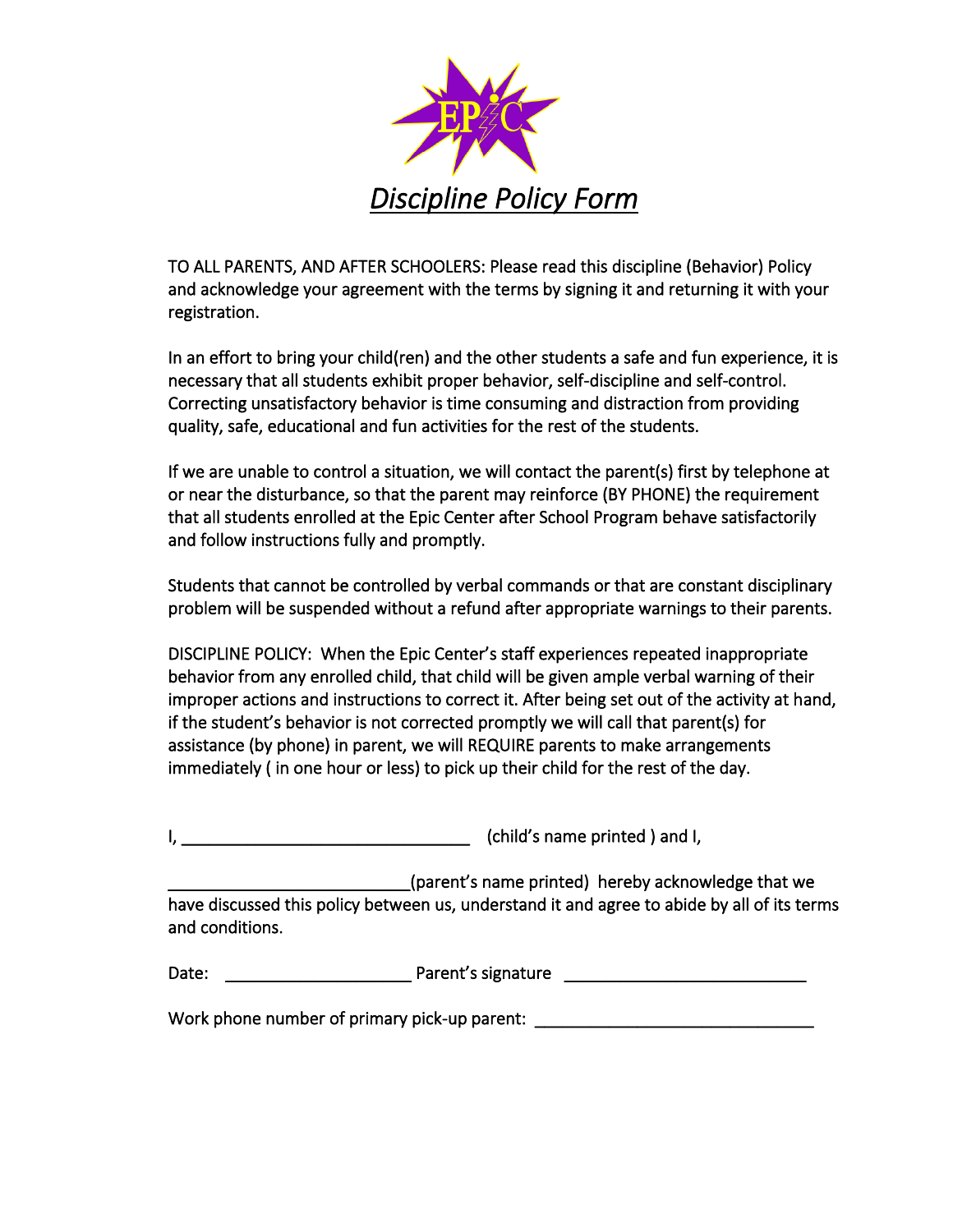

## **The Epic Center LLC 2020-2021 Video/Picture Release form**

I, **Example 20 and The Company** ("Parent/Legal Guardian") hereby grant permission to The Epic Center LLC to record my child's name, voice, photograph, video, image, likeness, and performance for advertisement and memory-sake on social media. I agree that the video/photograph or derivative video may be edited as desired and used in whole or in part for any and all broadcasting, streaming media, World Wide Web use, audio-visual, and or/ exhibition purposes in any manner or media, in perpetuity, throughout the world. I understand that I have no rights in the video or any benefits derived therefrom, and I acknowledge that there are no promises of compensation for participating in the production of videos/photographs taken this dance year. This consent specifically includes, but is not limited to, The Epic Center LLC use of my child's name, likeness, voice, image, and performance in connection with promotion of The Epic Center LLC activities. I hereby release The Epic Center LLC and its employees from any and all claims, demands, causes of action, and suits, including, but not limited to, claims for invasion of privacy, defamation, breach of contract, or other breach of duty arising out of my child's appearance in the videos and images that may be used throughout the dance year.

I represent that I have the right to enter into this Agreement and that my performance and the rights I have granted in this agreement will not conflict with or violate any commitment or understanding I have with any other person or entity. Student's name:

Parent/Legal Guardian's Name: \_\_\_\_\_\_\_\_\_\_\_\_\_\_\_\_\_\_\_\_\_\_\_\_\_\_\_\_\_\_\_\_\_\_\_\_\_\_\_\_Date: \_\_\_\_\_\_\_\_\_\_\_\_\_

#### **BILLING:**

**All cards will be charged \$75 EVERY MONDAY. If there is a balance for late pick-up from the week prior, it will be added on to the weekly charge.** 

**\_\_\_\_\_\_\_ I am aware that if I'd like a copy of my statement of tuition, I can email the studio and request one.** 

**My account is protected and only the studio owners have access to my information. If I wish to cancel my auto-bill payments, I must request cancellation in writing with 10 Days' notice before the next charge occurs. My auto-bill will be cancelled and my card information deleted if my child drops out of his/her pick-up program, which I will notify the owners in writing with 10 Days' notice before the next charge occurs. I understand if my card declines, there is a return payment fee.** 

| Parent signature: |  |
|-------------------|--|
|                   |  |

**Parent Print: \_\_\_\_\_\_\_\_\_\_\_\_\_\_\_\_\_\_\_\_\_\_\_\_\_\_\_\_\_\_\_\_\_\_\_\_\_\_\_\_\_\_\_\_\_\_\_\_\_\_\_\_**

**We will keep the following credit card information on file to pay your tuition each month. Please fill in each blank**:

| Name on Card:<br>Card #:                             | Ex:                                 |  |
|------------------------------------------------------|-------------------------------------|--|
| Type of Card: VISA MC DIS<br><b>Billing Address:</b> | Amount to be charged each month: \$ |  |
|                                                      | State:                              |  |